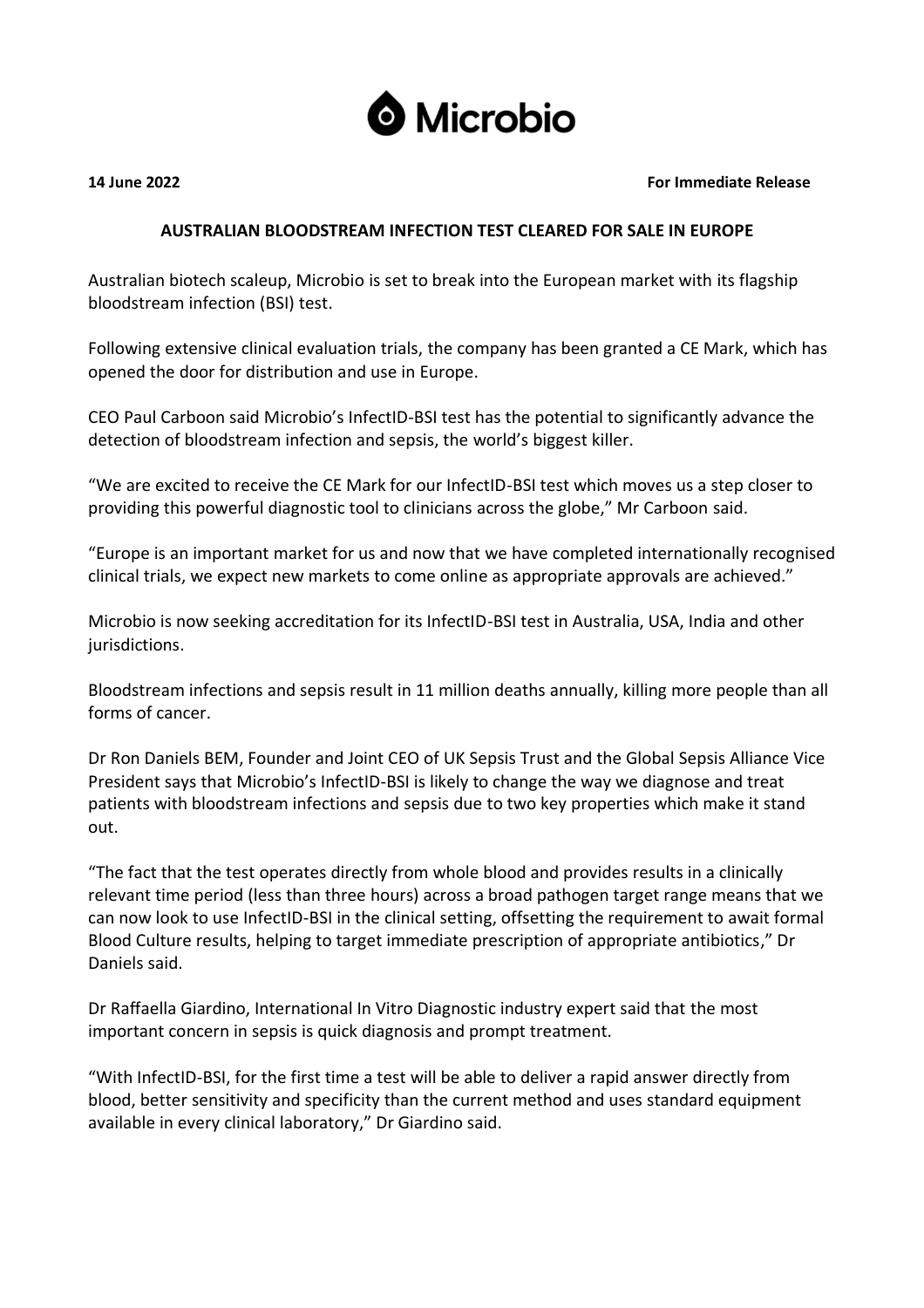The current 'gold standard' method to identify the causative pathogen is a slow, two-step blood culturing and identification process that takes between 12 hours and several days and has limited sensitivity.

Microbio's InfectID-BSI is an in vitro diagnostic test which significantly improves patient outcomes by alerting clinicians within three hours of taking a blood sample which infection to treat.

Based in Queensland's Translational Research Institute, Microbio said the launch of the InfectID-BSI test was keenly anticipated and marks a major milestone for the company and a breakthrough in rapid detection of bloodstream infections and sepsis.

Microbio's InfectID-BSI test provides the potential for early bloodstream infection and sepsis diagnosis, and therefore earlier use of optimal antimicrobials which is likely to reduce the length of hospital stays and healthcare costs.

The diagnostic test identifies 26 common BSI/sepsis-causing pathogens, using Real-Time Polymerase Chain Reaction (RT-PCR) instruments, which are open hardware platforms used in pathology labs around the world.

For more information, visit [https://microbio.com.au/.](https://microbio.com.au/)

-ENDS-

## **About Microbio**

Microbio is an Australian scale-up biotechnology company based in Brisbane. The team at Microbio has brought together the latest advances in bioinformatics, genomics and molecular microbiology to develop a unique and revolutionary pathogen detection test. The Microbio team is working tirelessly to deliver their game-changing new test to the millions of patients who will benefit from better pathogen diagnosis. Microbio is actively seeking partners worldwide, especially in population health and virology, who will integrate this new information into their proactive regional and corporate testing protocols.  Additionally, Microbio is looking to work with pathology laboratory partners who can help deliver these highly specific results faster and to remote locations to improve health, regardless of a patient's location.

### **About InfectID**

InfectID is a diagnostic technology that detects and identifies bacterial, fungal, and viral targets. The test targets the pathogen's DNA 'fingerprint', found at a specific point in each pathogen's genetic code. By focusing on the genetic fingerpint rather than the whole genome, the process is fast, inexpensive, highly sensitive and can be adapted to target different pathogens. The technology was refined and became the foundation of Microbio's flagship product: InfectID-Bloodstream Infection. InfectID-BSI uses real-time Polymerase Chain Reaction (qPCR) to identify sepsis-causing pathogen species directly from blood without the need for pre-culture.

# **Microbio Founders**

# **Paul Carboon | Executive Director, Founder and Chief Executive Officer**

Paul has 30 years of commercialisation experience in the technology sector. Paul brings deep understanding of commercial and product management as well as product development and been an executive for over 10 years. Paul has PMBOK in Project Management, GAICD, and has completed CEO Master Class and is a leader in biotechnology innovation. He currently serves on the AusMedtech national advisory group and is a member of the Australian Medtech Manufacturing Centre Advisory Group. Paul is also an Honorary Fellow of Biotechnology at Melbourne University.